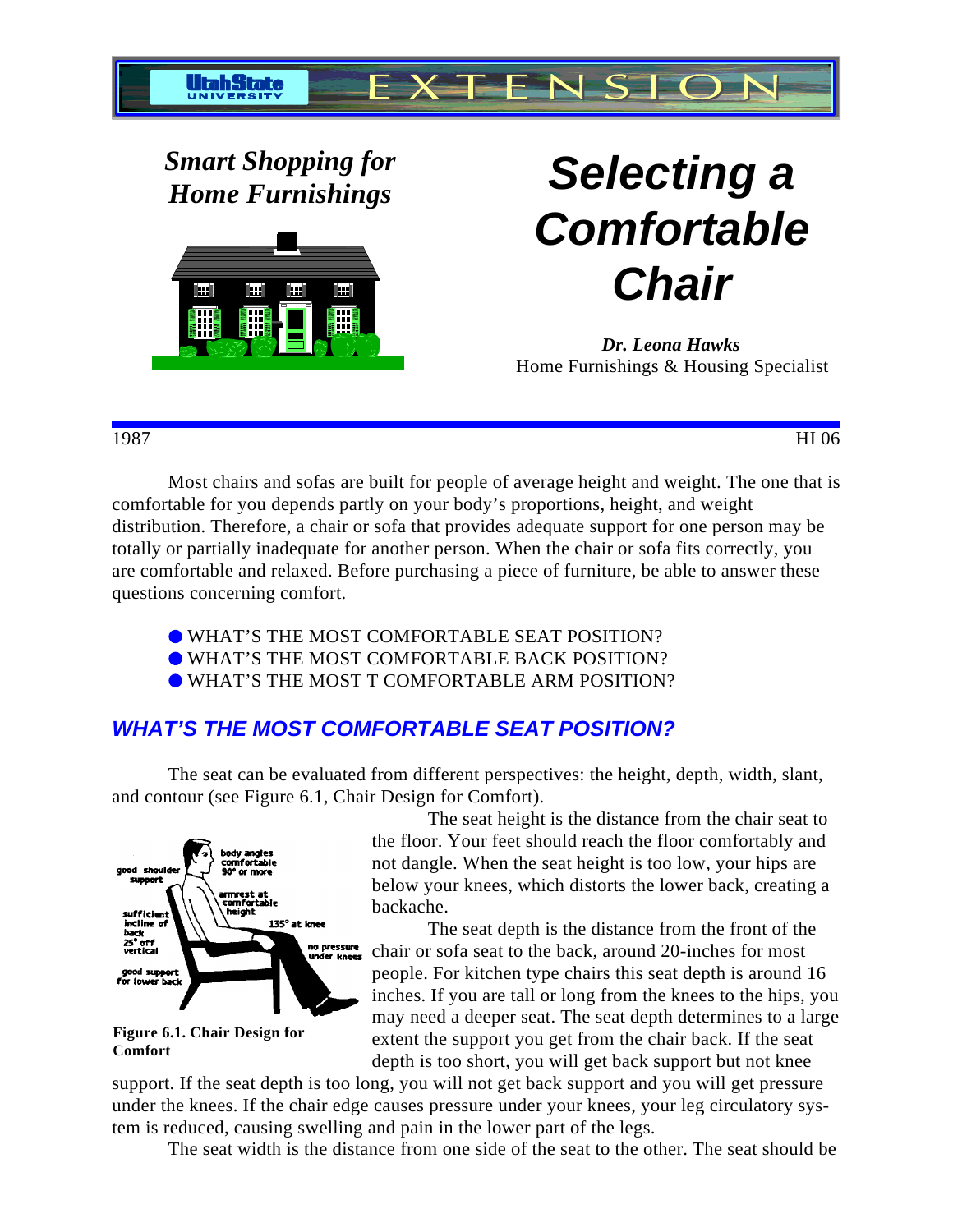wide enough so you can move easily without failing off either side. The bones in the middle of each buttock support the weight of the upper half of the body; therefore, the seat should be designed so that your body weight is centered on the seat, not on the sides.

The seat slant is the change in angle from the front of the seat to the back. The seat slant helps keep you from slipping out of the chair or sofa. A slant  $\frac{1}{4}$  to 1 inch lower at the back will hold you in the seat.

The seat contour is the area where the seat is not totally flat. This feature is found only on hard-surface seats, not on cushioned seats. The seat contour is designed so that when you sit in the chair, the weight of the body is in the middle of each buttock and the center of the back. Check the contour of the seat for your particular body.

#### **WHAT'S THE MOST COMFORTABLE BACK POSITION?**

The chair or sofa back should give you good shoulder support for comfort. To evaluate back comfort, look at the chair or sofa back height, slant, and scoop.

The chair or sofa back height is the distance from the bottom of the chair back to the top. The back height should be high enough to support the shoulder blades. You can tell poor shoulder support when you feel pressure across the shoulder blades, which can make the neck ache. If you want to be free to use your arms for typing or sewing, you may want the back height to reach just below your shoulder blades. For relaxation, however, a back height three inches higher than shoulder blades is quite comfortable.

The chair or sofa back slant is the angle change from the bottom to the top of the back. Your body should angle 90 degrees or more for comfort, with good support at the lower back. The lower back of the chair or sofa should roll forward, and the top should angle back. Sitting without back support at the proper angle can be uncomfortable.

The back chair scoop allows your shoulder blades to roll slightly forward. If the scoop is too extreme, the shoulders roll forward to the extent of causing muscle strain.

#### **WHAT'S THE MOST COMFORTABLE ARM POSITION?**

If there are armrests, they should be high enough to rest your arms comfortably. Your forearms and elbows should be fully supported. If there is lack of elbow support, then you are generally sitting in a round-shouldered position. If the armrests are too low, your elbows do not reach the arm rests. If the armrests are too high, your shoulders are pushed up and forward, creating stiffness across the shoulders and the neck.

#### **Possible Choices**

There are many choices from which you can select furniture for sitting. The most familiar choices are bamboo, rattan, metal, plastic, upholstered, and wood furniture.

### **QUALITY CHECKLIST**

After each question, answer with a yes\* or no.

- 1. Is the seat the right depth so that your back and knees are supported?
- 2. When you sit in the chair, sofa, or bench, do your feet reach comfortably to the floor?
- 3. Is the seat wide enough that you do not feel as if you are falling off the sides?
- 4. Is the seat designed so that the body weight is in the center of the seat, not at the sides?
- 5. Do you feel that the seat slant holds you in the chair?
- 6. Does the chair back height support your shoulders?